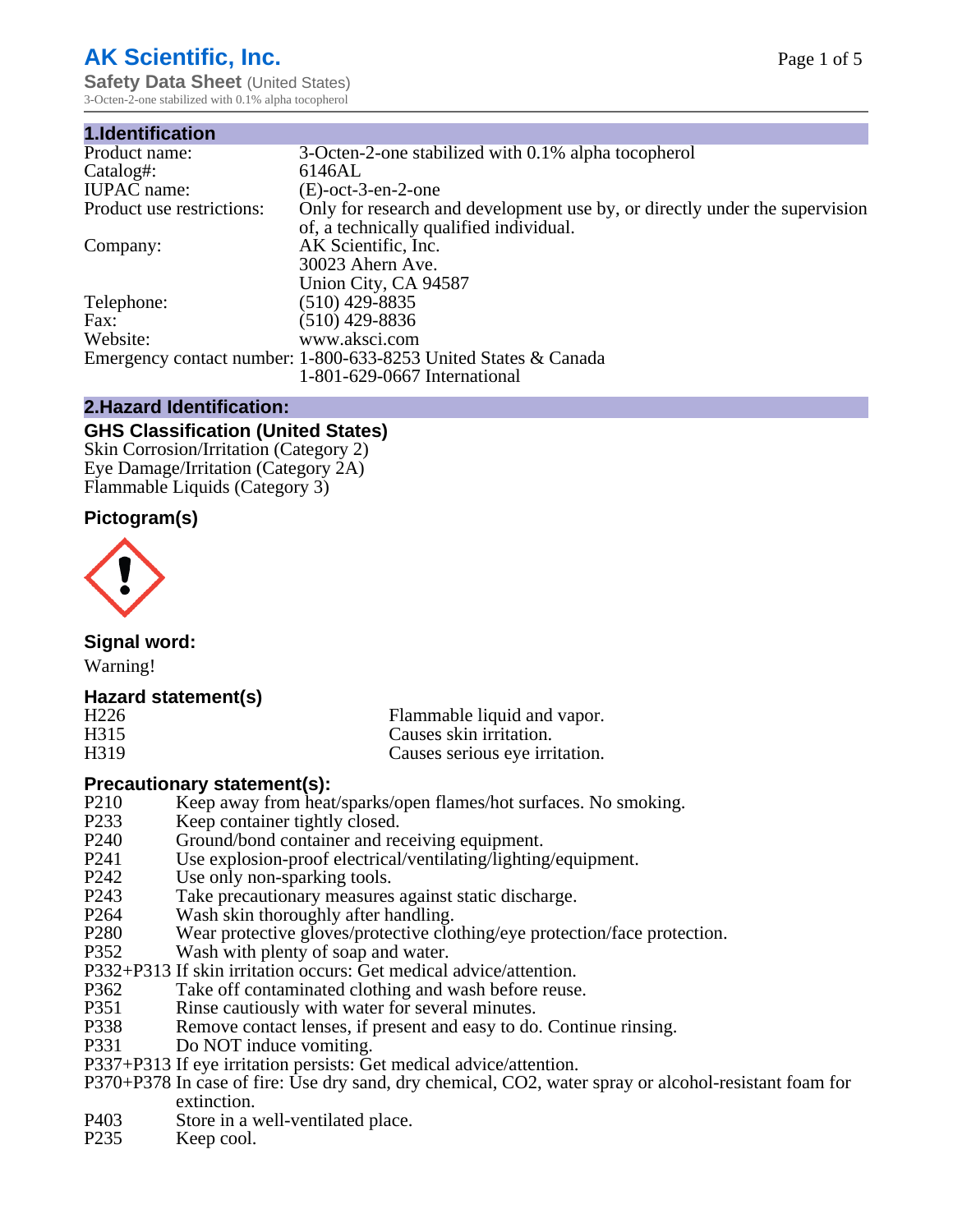P501 Dispose of contents/container to an approved waste disposal plant.

# **Hazards not otherwise classified (HNOC) or not covered by GHS:**

None

| 3. Composition/Information on Ingredients |                |  |  |
|-------------------------------------------|----------------|--|--|
| Synonyms:                                 | Not available. |  |  |
| $CAS#$ :                                  | 1669-44-9      |  |  |
| Purity:                                   | $>96\%$ (GC)   |  |  |
| EC:                                       | Not available. |  |  |
|                                           |                |  |  |

# **4. First Aid Measures**

**General Information:** Immediately remove any clothing contaminated by the product. Move out of dangerous area. Consult a physician and show this safety data sheet.

**Inhalation:** Move person to fresh air. If not breathing, give artificial respiration. If breathing is difficult, give oxygen. Obtain medical aid.

**Skin contact:** Immediately flush skin with running water for at least 15 minutes while removing contaminated clothing and shoes. Wash clothing before reuse. Obtain medical aid immediately. **Eye contact:** Immediately flush open eyes with running water for at least 15 minutes. Obtain medical aid immediately.

**Ingestion:** Do NOT induce vomiting without medical advice. Rinse mouth with water. Never administer anything by mouth to an unconscious person. Obtain medical aid immediately.

**Most important symptoms and effects, both acute and delayed:** No further information available. Please see sections 2 and 11.

**Indication of any immediate medical attention and special treatment needed:** No further information available.

## **5. Fire Fighting Measures**

**Suitable extinguishing media:** Use water spray, dry chemical, carbon dioxide, or chemical foam. **Specific hazards arising from the chemical:** Carbon oxides.

**Advice for firefighters:** As in any fire, wear a NIOSH-approved or equivalent, pressure-demand, self-contained breathing apparatus and full protective gear. During a fire, irritating and highly toxic gases may be generated by thermal decomposition or combustion.

## **6. Accidental Release Measures**

**Personal precautions, protective equipment and emergency procedures:** Wear protective equipment and keep unprotected personnel away. Ensure adequate ventilation. Remove all sources of ignition. Prevent further leak or spill if safe to do so. For personal protective equipment, please refer to section 8.

**Environmental precautions:** Do not let product enter drains, other waterways, or soil.

**Methods and materials for containment and cleaning up:** Prevent further leak or spill if safe to do so. Vacuum, sweep up, or absorb with inert material and place into a suitable disposal container. Consult local regulations for disposal. See section 13 for further disposal information.

## **7. Handling and Storage**

**Precautions for safe handling:** Avoid contact with skin, eyes, and personal clothing. Wash hands thoroughly after handling. Avoid breathing fumes. Use only with adequate ventilation. Wear suitable protective clothing, gloves, and eye/face protection. Keep away from sources of ignition. Minimize dust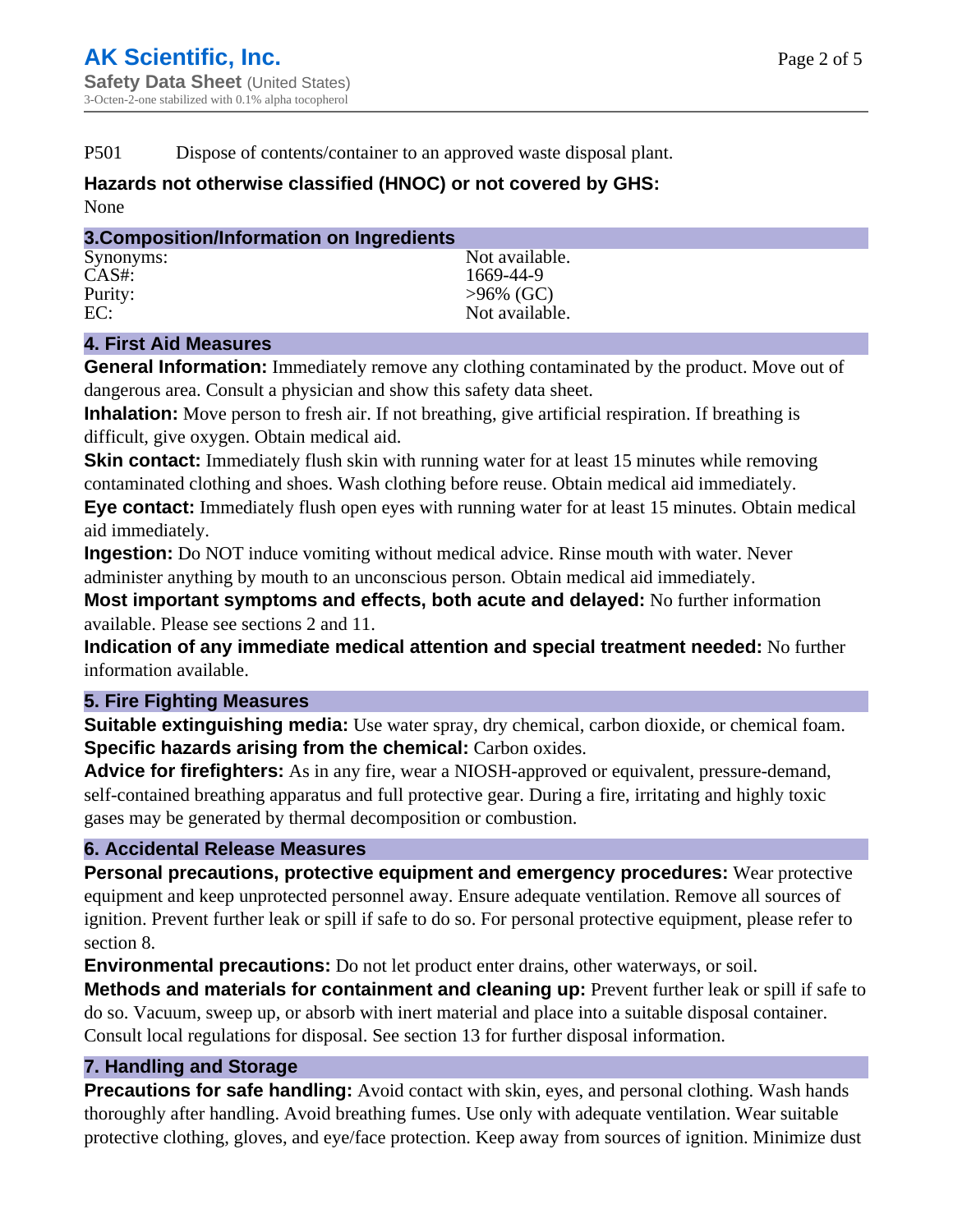generation and accumulation. Keep container tightly closed. Open and handle container with care. Do not eat, drink, or smoke while handling.

**Conditions for safe storage, including any incompatibilities:** Store in a tightly-closed container when not in use. Store in a cool, dry, well-ventilated area away from incompatible substances. Keep away from sources of ignition. ,Store long-term in a cool, dry place.

#### **8. Exposure Controls/Personal Protection**

#### **Exposure limits:**

| Not available. |
|----------------|
| Not available. |
| Not available. |
|                |

**Appropriate engineering controls:** Avoid contact with skin, eyes, and clothing. Wash hands before breaks and immediately after handling the product. Facilities storing or utilizing this material should be equipped with an eyewash fountain. Use adequate general and local exhaust ventilation to keep airborne concentrations low.

#### **Personal protection**

| Eyes:        | Based on an evaluation of the eye or face hazards present, wear chemical splash-resistant<br>safety glasses or goggles with side protection. A face shield may be appropriate in some<br>workplaces. Use eyewear tested and approved under appropriate government standards<br>such as OSHA 29 CFR 1910.133 or EU EN166.                                                                                                |
|--------------|-------------------------------------------------------------------------------------------------------------------------------------------------------------------------------------------------------------------------------------------------------------------------------------------------------------------------------------------------------------------------------------------------------------------------|
| Hands:       | Wear gloves selected based on an evaluation of the possible hazards to hands and skin,<br>the duration of use, the physical conditions of the workplace, and the chemical resistance<br>and physical properties of the glove material.                                                                                                                                                                                  |
|              | Skin and body: Protective clothing must be selected based on the hazards present in the workplace, the<br>physical environment, the duration of exposure, and other factors. No fabric can provide<br>protection against all potential hazards; therefore it is important to select the appropriate<br>protective clothing for each specific hazard. At the minimum, wear a laboratory coat and<br>close-toed footwear. |
| Respiratory: | Respirators are not a substitute for accepted engineering control measures such as<br>enclosure or confinement of the operation, general and local ventilation, and substitution<br>of less toxic materials. When respiratory personal protective equipment is appropriate<br>based on an assessment of respiratory hazards in the workplace, use a NIOSH- or<br>CEN-certified respirator.                              |

| 9. Physical and Chemical Properties |                                           |
|-------------------------------------|-------------------------------------------|
| <b>Physical State:</b>              | Colorless to Yellow to Green clear liquid |
| Molecular Formula:                  | <b>C8H14O</b>                             |
| Molecular Weight:                   | 126.20                                    |
| Odor:                               | Not available.                            |
| pH:                                 | Not available.                            |
| <b>Boiling Point Range:</b>         | $78^{\circ}$ C /1.6kPa (172 $^{\circ}$ F) |
| Freezing/Melting Point:             | Not available.                            |
| <b>Flash Point:</b>                 | 54°C (129°F)                              |
| <b>Evaporation Rate:</b>            | Not available.                            |
| Flammability(solid,gas):            | Please see section 2.                     |
| Explosive limits:                   | Not available.                            |
| Vapor Pressure:                     | Not available.                            |
| Vapor Density:                      | Not available.                            |
| Solubility:                         | Not available.                            |
| <b>Relative Density:</b>            | 0.85                                      |
| Refractive Index:                   | 1.45                                      |
| Volatility:                         | Not available.                            |
| Auto-ignition Temperature:          | Not available.                            |
|                                     |                                           |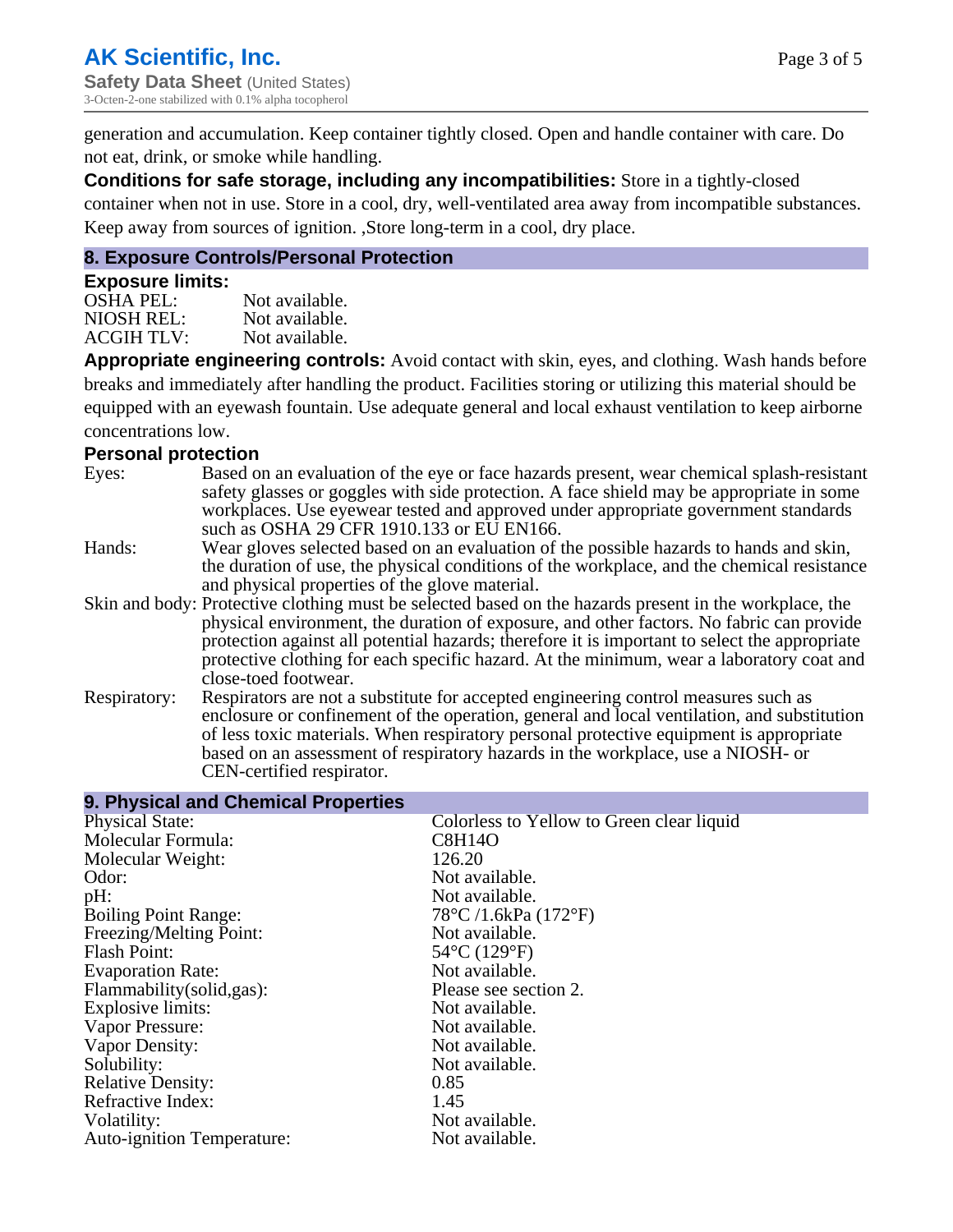| <b>Decomposition Temperature:</b><br><b>Partition Coefficient:</b>                                                                                                |                                                                        | Not available.<br>Not available.                                                                                                                                                                                                                                                                                                                                                                                      |
|-------------------------------------------------------------------------------------------------------------------------------------------------------------------|------------------------------------------------------------------------|-----------------------------------------------------------------------------------------------------------------------------------------------------------------------------------------------------------------------------------------------------------------------------------------------------------------------------------------------------------------------------------------------------------------------|
| <b>10. Stability and Reactivity</b>                                                                                                                               |                                                                        |                                                                                                                                                                                                                                                                                                                                                                                                                       |
| Reactivity:<br>Chemical stability:<br>Possibility of hazardous reactions:<br>Conditions to avoid:<br>Incompatible materials:<br>Hazardous decomposition products: | Not available.<br>Not available.<br>Dust generation.<br>Carbon oxides. | Stable under recommended temperatures and pressures.<br>Strong oxidizing agents.                                                                                                                                                                                                                                                                                                                                      |
| <b>11. Toxicological Information</b>                                                                                                                              |                                                                        |                                                                                                                                                                                                                                                                                                                                                                                                                       |
| RTECS#<br>Acute toxicity:<br>Routes of exposure:<br>Symptoms related to the physical, chemical and<br>toxicological characteristics:                              |                                                                        | Not available.<br>Not available.<br>Inhalation, eye contact, skin contact, ingestion.<br>Skin contact may result in inflammation<br>characterized by itching, scaling, reddening,<br>blistering, pain or dryness. Eye contact may result<br>in redness, pain or severe eye damage. Inhalation<br>may cause irritation of the lungs and respiratory<br>system. Overexposure may result in serious illness<br>or death. |

#### **Carcinogenicity**

| <u>saron isayi non v</u> |                                                                                                       |
|--------------------------|-------------------------------------------------------------------------------------------------------|
| IARC:                    | Not classified.                                                                                       |
| NTP:                     | Not listed.                                                                                           |
| OSHA:                    | Not listed.                                                                                           |
|                          | Acute toxic effects: Inflammation of the eye is characterized by redness, watering, and itching. Skin |
|                          | inflammation is characterized by itching, scaling, reddening, or, occasionally,                       |
|                          | blistering.                                                                                           |

| <b>12. Ecological Information</b> |                |
|-----------------------------------|----------------|
| Ecotoxicity:                      | Not available. |
| Persistence and degradability:    | Not available. |
| Bioaccumulative potential:        | Not available. |
| Mobility in soil:                 | Not available. |
| Other adverse effects:            | Not available. |

# **13. Disposal Considerations**

| Disposal of waste: | Chemical waste generators must determine whether a discarded chemical is                                                                                                                                                                                                                         |
|--------------------|--------------------------------------------------------------------------------------------------------------------------------------------------------------------------------------------------------------------------------------------------------------------------------------------------|
|                    | classified as hazardous waste. US EPA guidelines for the classification                                                                                                                                                                                                                          |
|                    | determination are listed in 40 CFR 261.3. Additionally, waste generators must                                                                                                                                                                                                                    |
|                    | consult state and local hazardous waste regulations to ensure complete and                                                                                                                                                                                                                       |
|                    | accurate classification. Observe all federal, state and local regulations when                                                                                                                                                                                                                   |
|                    | disposing of the substance.                                                                                                                                                                                                                                                                      |
| $\mathbf{r}$ .     | $\mathbf{R}$ and $\mathbf{R}$ and $\mathbf{R}$ and $\mathbf{R}$ and $\mathbf{R}$ and $\mathbf{R}$ and $\mathbf{R}$ and $\mathbf{R}$ and $\mathbf{R}$ and $\mathbf{R}$ and $\mathbf{R}$ and $\mathbf{R}$ and $\mathbf{R}$ and $\mathbf{R}$ and $\mathbf{R}$ and $\mathbf{R}$ and $\mathbf{R}$ and |

Disposal of packaging: Do not reuse containers. Dispose of as unused product.

| <b>14. Transportation Information</b> |                                         |
|---------------------------------------|-----------------------------------------|
| <b>DOT (United States)</b>            |                                         |
| UN number:                            | <b>UN1224</b>                           |
| Proper shipping name:                 | Ketones, liquid, n.o.s. (3-Octen-2-one) |
| Transport hazard class:               | 3; Flammable Liquid                     |
| Packing group:                        |                                         |
| <b>IATA</b>                           |                                         |
| <b>UN Number:</b>                     | UN1224                                  |